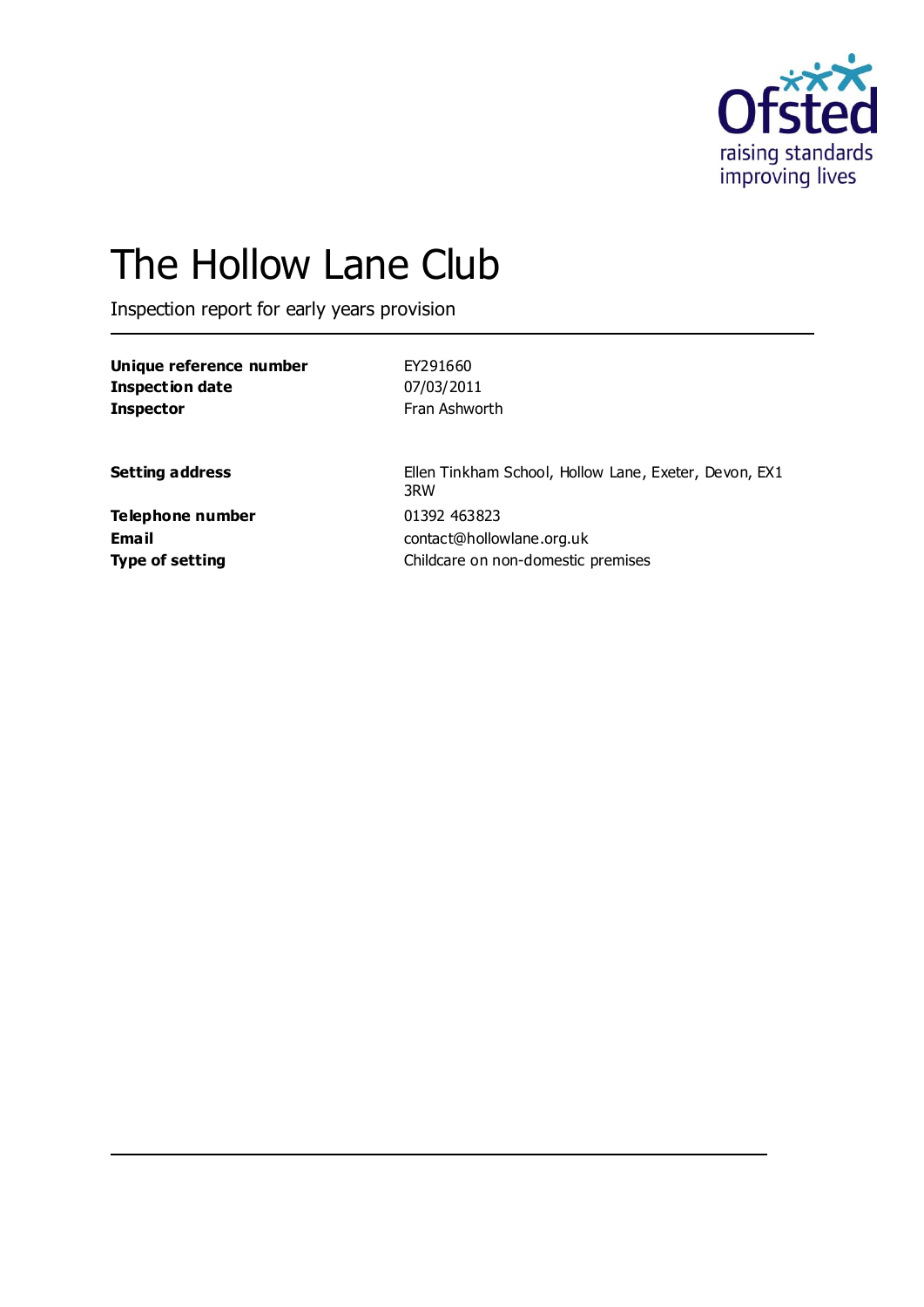The Office for Standards in Education, Children's Services and Skills (Ofsted) regulates and inspects to achieve excellence in the care of children and young people, and in education and skills for learners of all ages. It regulates and inspects childcare and children's social care, and inspects the Children and Family Court Advisory Support Service (Cafcass), schools, colleges, initial teacher training, work-based learning and skills training, adult and community learning, and education and training in prisons and other secure establishments. It assesses council children's services, and inspects services for looked after children, safeguarding and child protection.

If you would like a copy of this document in a different format, such as large print or Braille, please telephone 0300 123 1231, or email enquiries@ofsted.gov.uk.

You may copy all or parts of this document for non-commercial educational purposes, as long as you give details of the source and date of publication and do not alter the information in any way.

T: 0300 123 1231 Textphone: 0161 618 8524 E: enquiries@ofsted.gov.uk W: [www.ofsted.gov.uk](http://www.ofsted.gov.uk/)

© Crown copyright 2011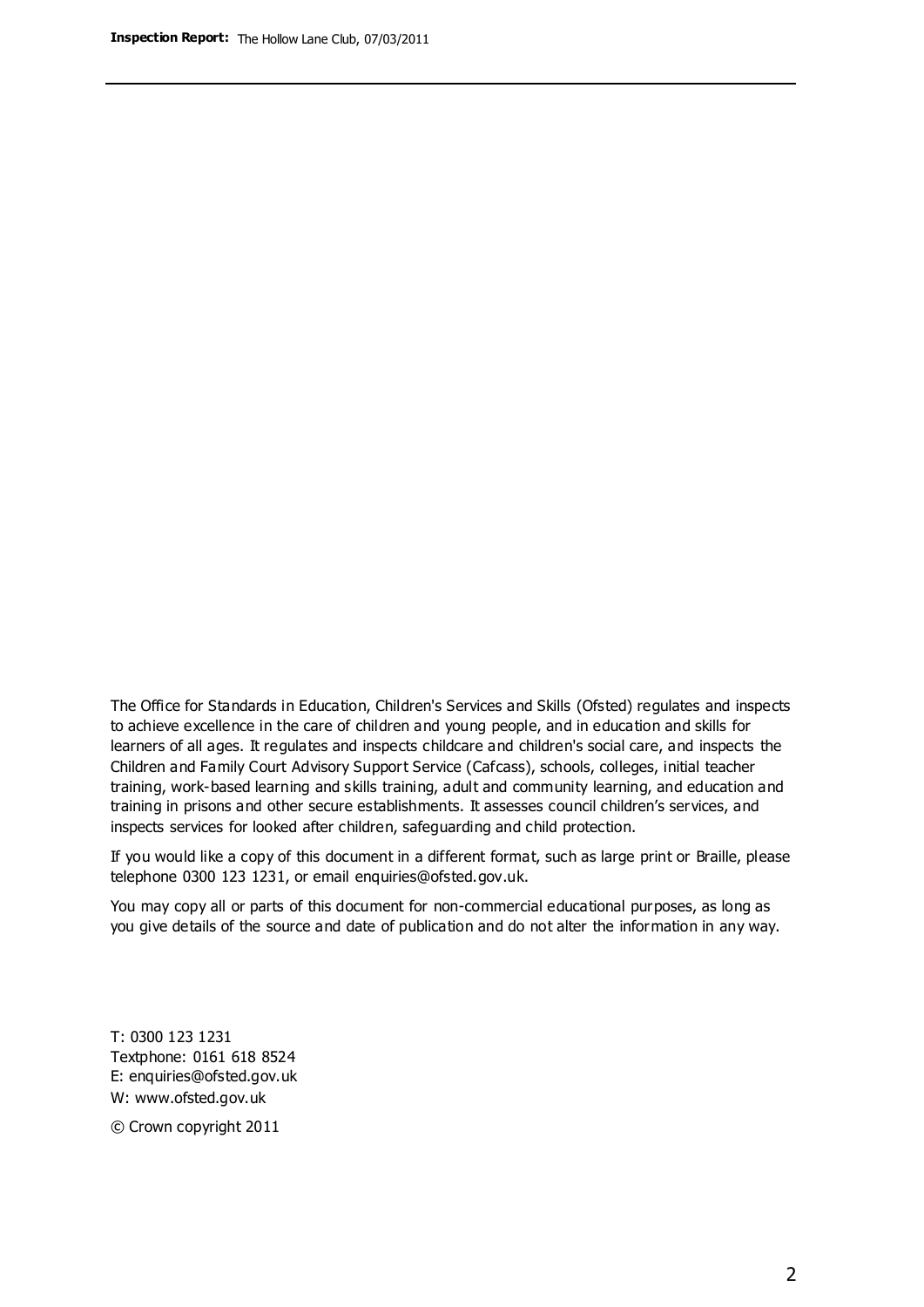#### **Introduction**

This inspection was carried out by Ofsted under Sections 49 and 50 of the Childcare Act 2006 on the quality and standards of the registered early years provision. 'Early years provision' refers to provision regulated by Ofsted for children from birth to 31 August following their fifth birthday (the early years age group). The registered person must ensure that this provision complies with the statutory framework for children's learning, development and welfare, known as the *Early* Years Foundation Stage.

The provider must provide a copy of this report to all parents with children at the setting where reasonably practicable. The provider must provide a copy of the report to any other person who asks for one, but may charge a fee for this service (The Childcare (Inspection) Regulations 2008 regulations 9 and 10).

Children only attend this setting before and/or after the school day and/or during the school holidays. The judgements in this report reflect the quality of early years provision offered to children during those periods.

The setting also makes provision for children older than the early years age group which is registered on the voluntary and/or compulsory part(s) of the Childcare Register. This report does not include an evaluation of that provision, but a comment about compliance with the requirements of the Childcare Register is included in Annex B.

There were no children on roll when this inspection took place. The findings in this report are based on evidence gathered from discussions with those who care for the children and an inspection of the premises, equipment and relevant documentation. Where there are no children on roll, no judgement is made on the quality of the early years provision as there is no reliable evidence on which to assess its impact on children. The report states if the provider continues to meet the requirements of registration.

Please see our website for more information about each childcare provider. We publish inspection reports, conditions of registration and details of complaints we receive where we or the provider take action to meet the requirements of registration.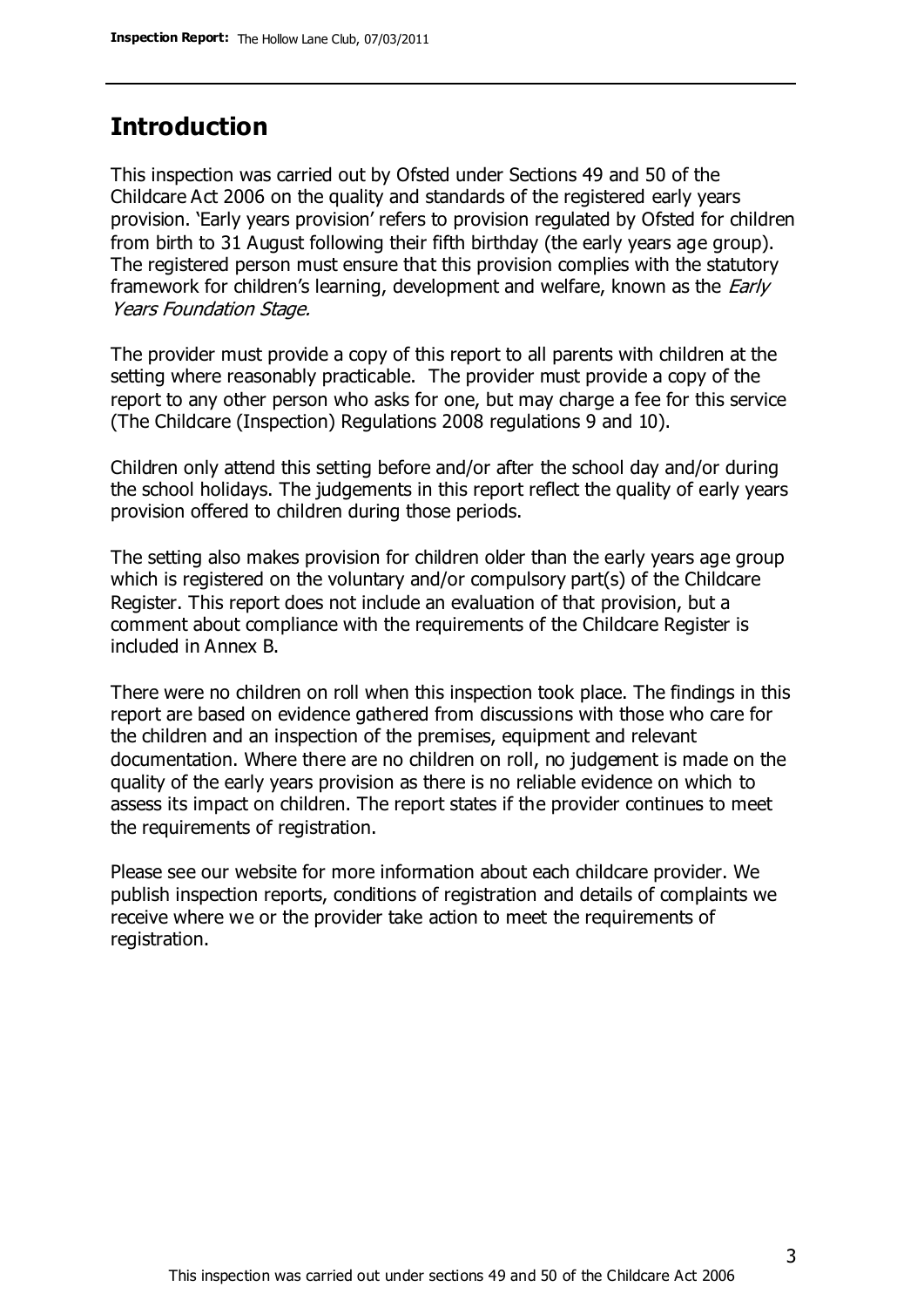#### **Description of the setting**

The Hollow Lane Club is run by a committee and first registered in 2005. The club uses a range of indoor and outdoor areas and equipment at the Ellen Tinkham Special School. During term time the club runs from 3.30pm to 6pm every Monday and Tuesday and from 10am to 4pm on one Saturday per calendar month. The club also has a holiday play scheme for 12 days over three or four weeks in the summer. The holiday sessions accept siblings of enrolled Ellen Tinkham children and other local children with special needs and/or disabilities, particularly those referred by therapists. The clubs are registered for a maximum of 30 children between the ages of three and eight years, although they also accept children up to the age of 19 years. There are currently no children under five years enrolled at any of the sessions. There are 10 members of staff for the after school and Saturday sessions all of whom are qualified to NVQ Level 3. There are normally five members of staff at each session. The club is on the Early Years Register, and the compulsory and voluntary parts of the Childcare Register.

#### **The overall effectiveness of the early years provision**

The club has the use of all the facilities of the school and is very well equipped to cater for children from three to eight as well as the older children. It provides highly personalised support depending on the needs of the children and their safety, care and welfare are of the utmost priority. The activities, equipment and visits provided for older children would also benefit any children under five who enrol in the future. The club liaises closely with the school so that both are aware of any new problems or achievements. The staffing is generous and they are well qualified. The club has made important improvements since the last inspection. It thoroughly evaluates what it offers and strives always to provide a stimulating environment and varied experiences. As a result, parents and carers of the older children currently enrolled are delighted with how well the club helps their children to enjoy their learning.

### **Compliance with registration requirements**

The registered person continues to meet the requirements of registration.